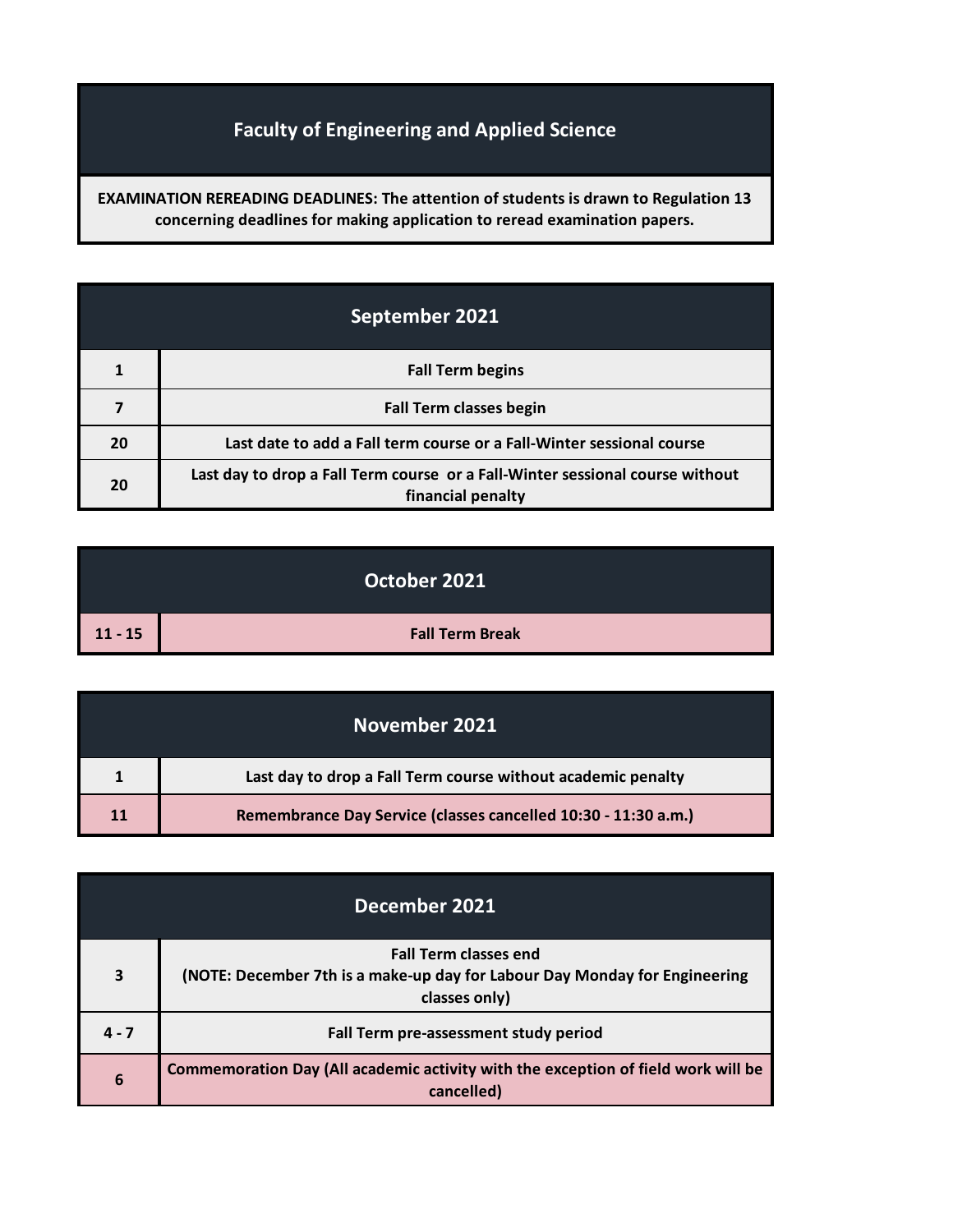| $8 - 22$ | <b>Fall term final assessments</b> |
|----------|------------------------------------|
|          | <b>Fall Term ends</b>              |

| January 2022 |                                                                     |
|--------------|---------------------------------------------------------------------|
| 1            | <b>Winter Term begins</b>                                           |
| 10           | Winter Term classes begin                                           |
| 17           | Extended Program classes begin for APSC 111, APSC 131, and APSC 171 |
| 21           | Last day to add a Fall Extended Program course                      |
| 21           | Last day to drop a Fall Extended Program course                     |
| 21           | Last date to add a Winter Term course                               |
| 24           | Last date to drop a Winter Term course without financial penalty    |

| <b>February 2022</b> |                                                                     |
|----------------------|---------------------------------------------------------------------|
| 21                   | Family Day (University closed. classes will not be held)            |
| $22 - 25$            | <b>Extended Program Fall course examinations</b>                    |
| $22 - 25$            | Mid-term reading week (Classes will not be held)                    |
| 28                   | Extended Program Classes begin for APSC 112, APSC 132, and APSC 172 |

|   | <b>March 2022</b>                                              |
|---|----------------------------------------------------------------|
| 4 | Last day to drop a Winter Term course without academic penalty |

| <b>April 2022</b>                                                                                             |
|---------------------------------------------------------------------------------------------------------------|
| Last date to add a Winter Extended program course (with permission of the<br><b>Associate Dean (Academic)</b> |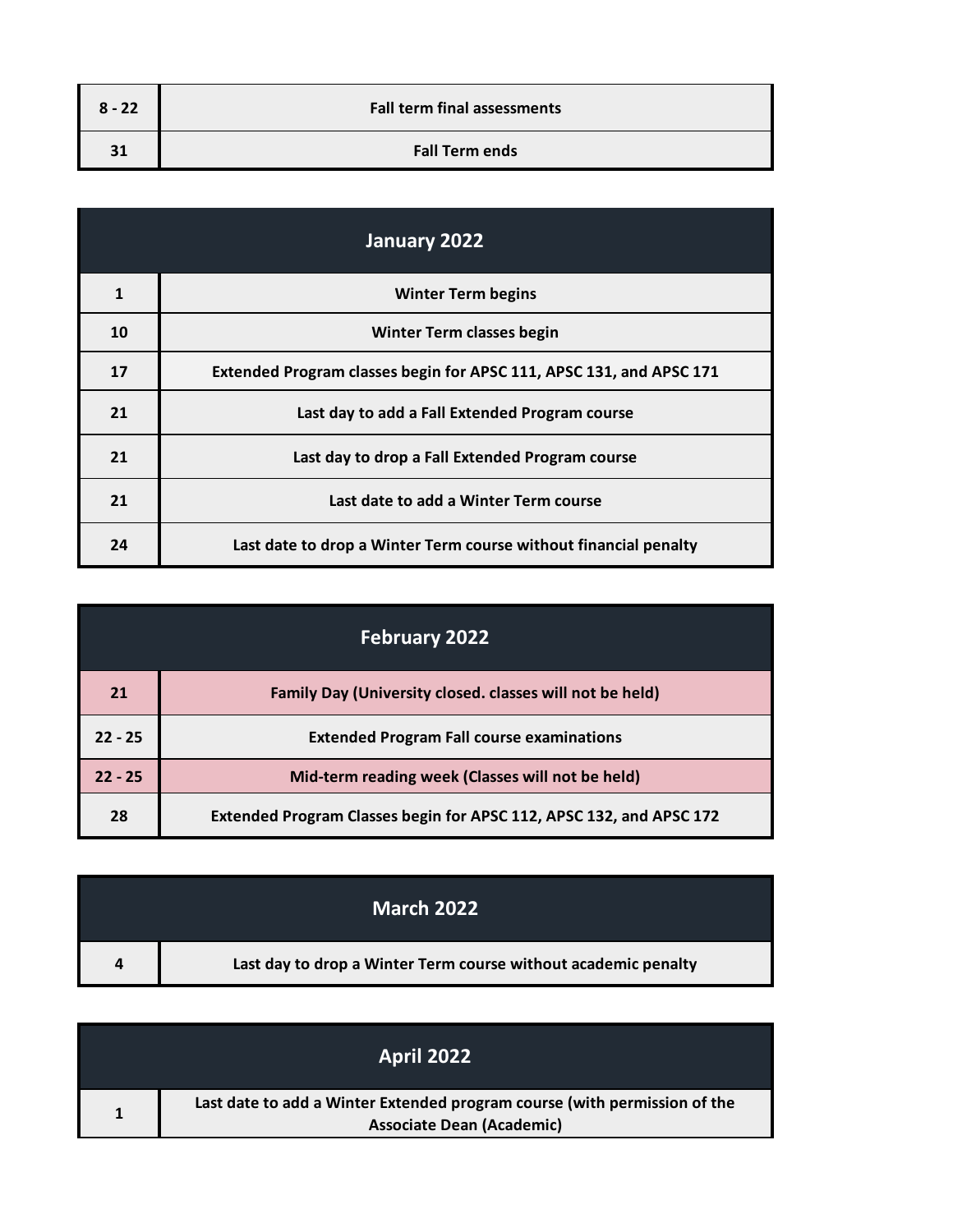| 8         | Winter Term classes end                            |
|-----------|----------------------------------------------------|
| 8         | Last date to drop a Winter Extended program course |
| $9 - 13$  | Winter Term pre-assessment study period            |
| $14 - 30$ | Winter Term assessment period                      |
| 30        | <b>Winter Term ends</b>                            |

| <b>May 2022</b> |                                                                                           |
|-----------------|-------------------------------------------------------------------------------------------|
| 1               | <b>Summer Term begins</b>                                                                 |
| $\overline{2}$  | <b>Extended Program Spring Term begins</b>                                                |
| 9               | Summer Term Classes begin (May-June/6W1 and May-July/12W sessions)                        |
| 13              | Last date to add Summer Term classes (May-June/6W1 and May-July/12W sessions)             |
| 13              | Last date to drop Summer Term classes (May-June/6W1 session) without financial<br>penalty |
| 20              | Last date to drop Summer Term classes (May-July/12W session) without financial<br>penalty |

|           | <b>June 2022</b>                                                                         |
|-----------|------------------------------------------------------------------------------------------|
| 3         | Last date to drop Summer Term classes (May-June/6W1 session) without academic<br>penalty |
| 10        | <b>Extended Program classes end</b>                                                      |
| $13 - 17$ | <b>Extended Program Winter course examinations</b>                                       |
| 17        | Summer Term classes (May-June/6W1 session) end                                           |
| $20 - 22$ | Summer Term assessments in May - June/6W1 session classes                                |

| <b>July 2022</b>                                                                         |
|------------------------------------------------------------------------------------------|
| Last date to drop Summer Term classes (May-July/12W session) without academic<br>penalty |